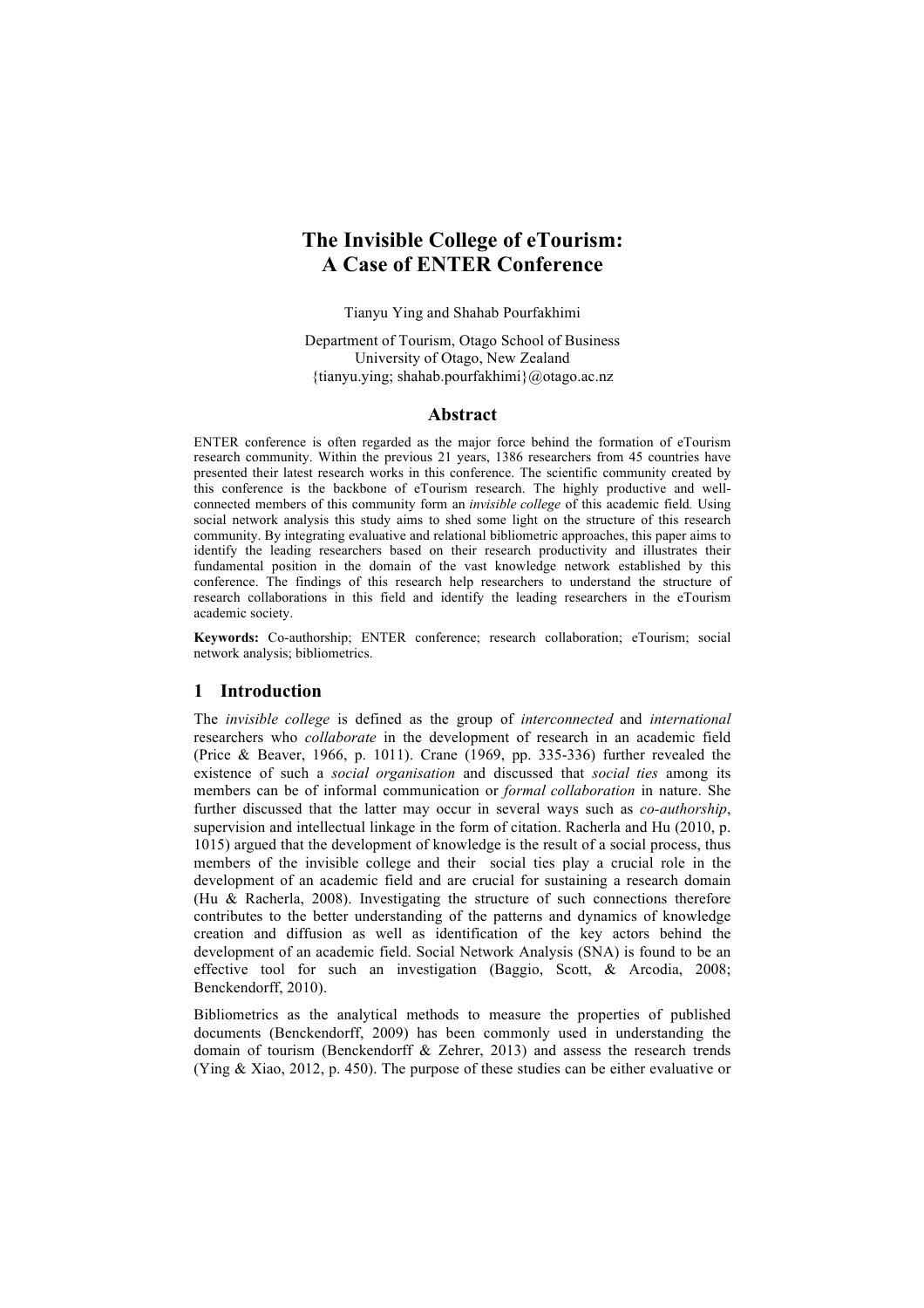relational (Benckendorff, 2009, p. 2). The former group of research aims to evaluate the impact and/or productivity of research while the latter group investigates the relational structure of a research field (Benckendorff & Zehrer, 2013, p. 126). While the number of such research in the general domain of tourism is growing (Lee, Au, Li, & Law, 2014; Ye, Li, & Law, 2013), the number of bibliometric research investigating the research collaboration in the specific domain of eTourism is limited. Leung and Law (2006) and Leung and Law (2007) reviewed the authorship of papers in the periods of 1985 to 2004 and 1986 to 2005. More recently; Li, Buhalis, and Zhang (2013) used a systematic review to investigate the Chinese and English eTourism research papers from 2000 to 2011. The current study aims to extend the existing literature by analysing the co-authorship pattern and research collaboration structure in the 972 papers published in ENTER conference and identify the elite group (Egghe, 1987) of *productive* and *connected* scholars who played a crucial role in the progress of research in this academic field.

## **2 Research method**

Following the previous tourism researchers (Baggio et al., 2008; Benckendorff, 2009, 2010; Benckendorff & Zehrer, 2013; Racherla & Hu, 2010; Ye, Song, & Li, 2012) this study uses SNA to analyse the co-authorship network of eTourism researchers. Bibliometric data of 972 papers published in the previous 21 issues of ENTER conference proceedings have been collected. Price's (1963) Law as explained by Egghe (1987) was used to initially determine the size of the *elite group*. Following previous researchers (McKercher, 2007) this study uses publication count as an indicator for productivity and elitarism. Within the scope of SNA, as per suggestion of Racherla and Hu (2010), the notion of structural hole, in addition to other SNA measures, is used as the main indicator of connectedness to evaluate the authors' centrality and strategic position within the scientific community.

### **3 Results and Analysis**

Within the previous 21 years 1386 authors contributed in the creation of 972 research papers. The contribution count of authors follows a power law distribution. Price's (1963) law suggests that the top N  $\alpha$  (0< $\alpha$ <1) authors (elites) produce a fraction  $\theta$ (0< $\theta$ <1) of the papers made by total of N authors in any academic society while  $\theta \approx \alpha$ . The results of this study finds  $\theta=0.67\approx0.66=a$  is applicable as 66% of the papers have been produced by less than 9% of the authors. Racherla and Hu (2010, p. 1020) specify that power law distribution is a feature of large networks due to two factors of the continuous growth of the network and the new authors' preference to collaborate with the well-connected authors. However the average number of collaborators in this study is significantly higher than previous research investigating journal papers. The average *degree centrality* in this study is 4.18 compared to 2.58 in and 2.9 in Benckendorff (2010) research. The network of the main component is illustrated in Fig. 1 and the metrics of whole network are presented in Table 1.

**Table 1:** Overall network metrics

Papers 972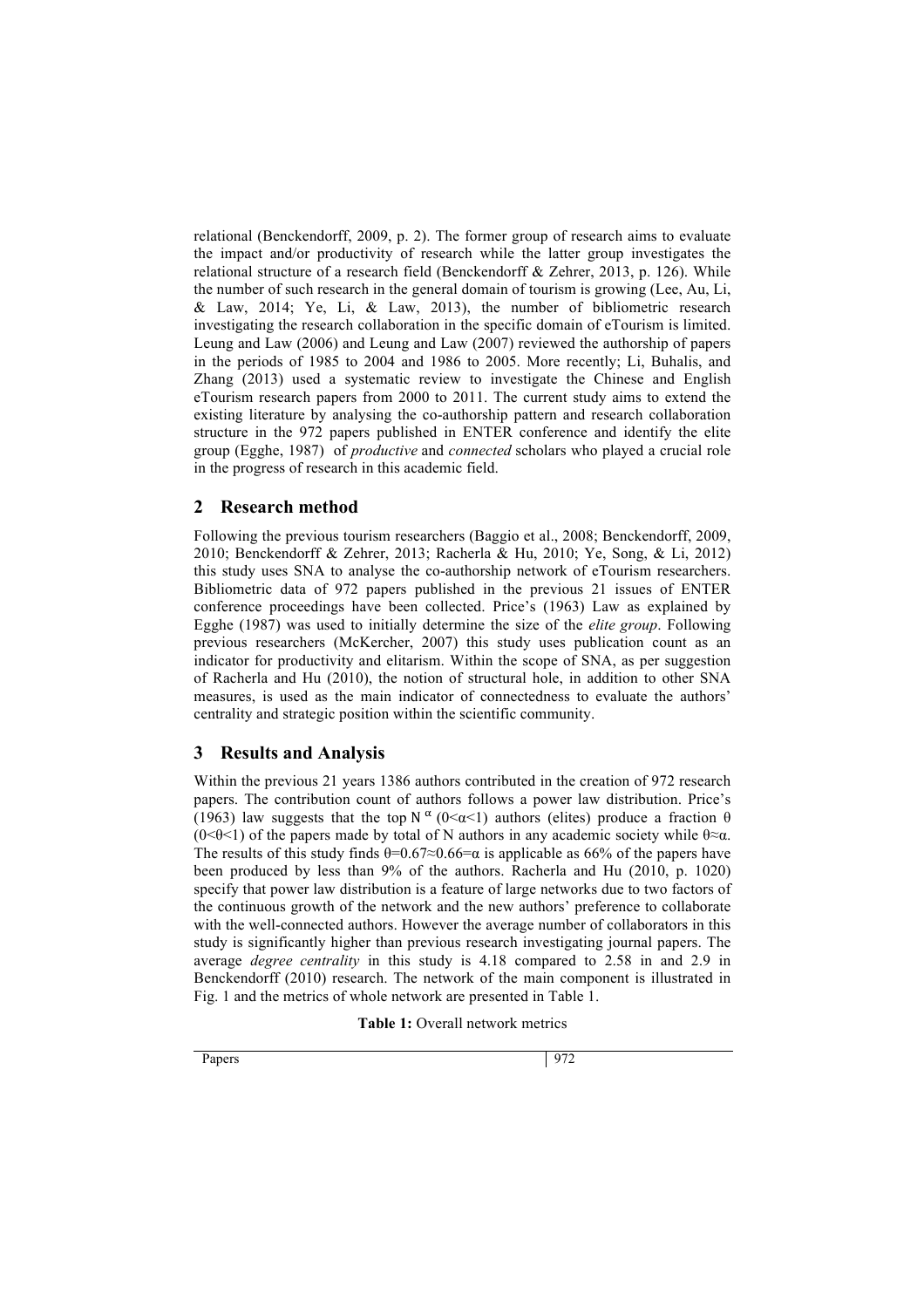|                                                  | 1386  |
|--------------------------------------------------|-------|
| Authors (nodes)                                  |       |
| Mean paper per author (overall)                  | 1.83  |
| Mean author per paper (overall)                  | 2.61  |
| Number of components                             | 251   |
| Main component size                              | 572   |
| Links (collaboration relationships)              | 2895  |
| Isolates (non-connected authors)                 | 72    |
| Mean degree centrality (collaborator per author) | 4.18  |
| Density                                          | 0.003 |
| Mean distance                                    | 5.119 |
| Mean betweenness (normalised)                    | 0.051 |
| Mean effective egonet size.                      | 1.7   |
| Mean 2step reach                                 |       |



**Fig. 1.** The graph of the main component. Ties' width indicates the collaboration frequency. Top nodes based on the effective egonet size are marked.

The main components encompass 572 authors who are connected to the main body of network at least through collaboration with one other author. The ties' width in Fig. 1 represents the frequency of collaboration, thus a number of strong collaboration patterns can be seen. While a common way to evaluate the connectedness of an author is to count their direct collaborations with other authors, some nodes appear to have a more fundamental position in maintaining the cohesion of network than others. There are several measures to determine this strategic position. One is Burt's (2009) notion of structural holes, a term to refer to the positional advantage and disadvantage of individuals in a network. Racherla and Hu (2010, p. 1026) elaborate that the actors located on the structural holes benefit from a privileged position which represents their potential for gaining social capital and ability to use the available resources possessed by the members of their vast network. These actors play a crucial role in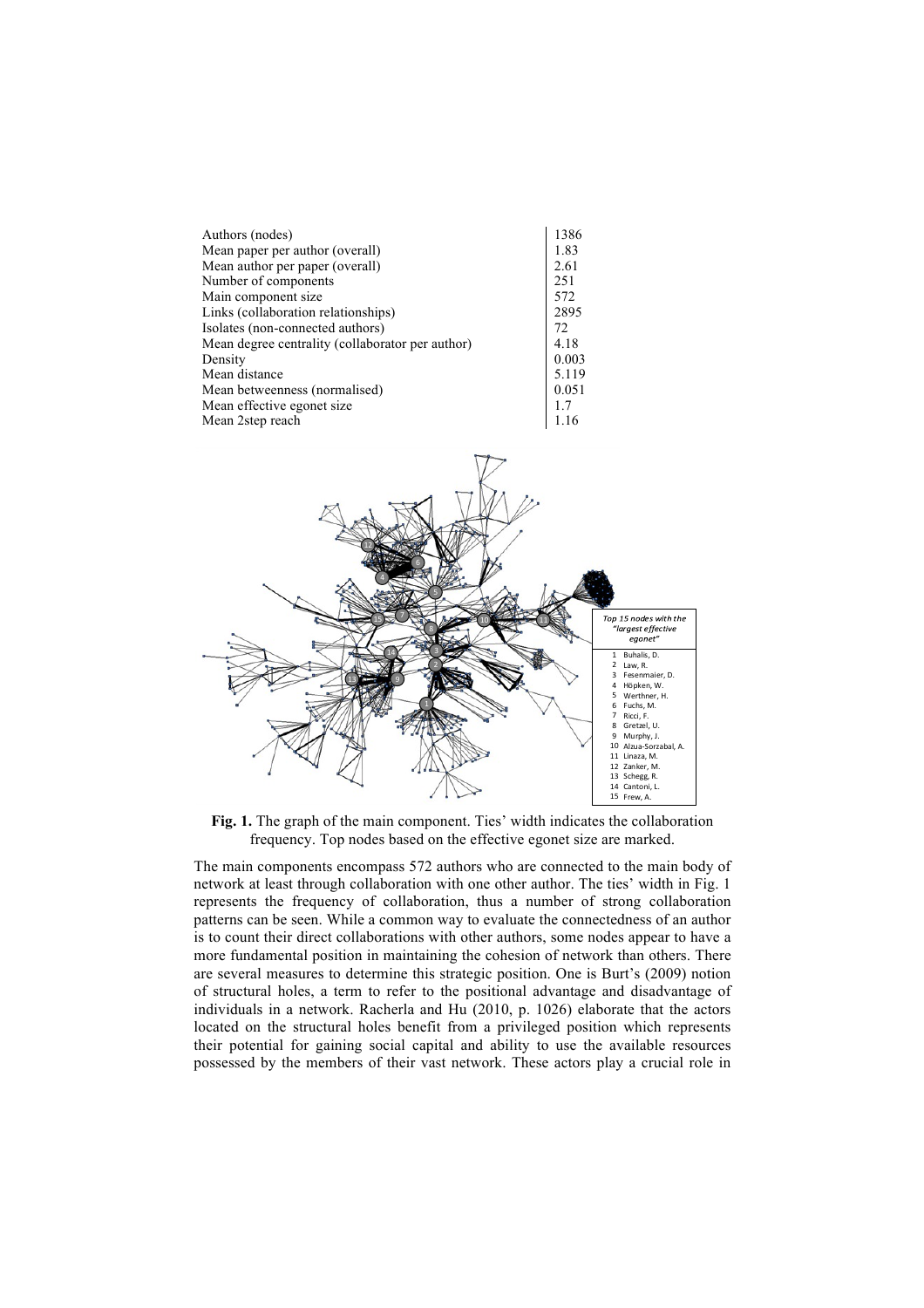making connections between other researchers in the network. To determine the positions of the structural holes in the network, the effective size of the egonet of the actors (Burt, 2009; Racherla & Hu, 2010) can be used. This study uses this approach to evaluate the *connectivity* of the researchers and their strategic position. The locations of the top 15 structural holes are marked in Fig. 1 as an example.

### **4 Conclusion**

The study found the co-authorship pattern in eTourism research in this conference has had a faster increasing trend compared to tourism and hospitality journals. The main purpose of this study however was to identify the leading *productive* and *connected*  scholars whom can be regarded as the faculty of invisible college of eTourism. And have been the major force of the development of eTourism from the perspective of ENTER conference. Using authors' contribution count as the indicator of *productivity* and their effective size of egonet, as the indicator of *connectivity,* 52 researchers have been identified as the leading *productive* and *connected* researchers based on their research publication in the ENTER conference, the location of top 15 researchers have been illustrated in Fig. 1. The findings of this research help emerging researchers to understand the structure of research collaborations in the field of eTourism and assist the current members of eTourism academia to gain a broader picture of the eTourism knowledge network and identify the potential for expanding their research collaboration ties. It also enables them to strategically position themselves within this network to increase their research productivity and intellectual connectivity. This study looked at the structure of eTourism research collaboration from the perspective of ENTER conference while the notion of research collaboration encompasses a very broad range of informal and formal communication. Further research is required to examine the pattern and structure of research collaboration conveyed through other forms of scientific communication, such as journal papers. Furthermore co-authorship analysis is only one of the objective methods to investigate the scientific collaboration in a research field. The findings of this research should be further compared and extended by using other bibliographic analysis methods such as citation, co-citation and expert panels. While authors have dedicated substantial time and effort to correct and standardize the discrepancies in the bibliometric data, some data discrepancies might have been remained undetected, specifically due to the potential change of the surname of an author or variation in its spelling. The most significant limitation of this research is in its limited scope of analysis. The measures of productivity and connectivity introduced in this paper merely reflect the academic activity of scholars within the scope of ENTER conference. Thus this paper does not reflect the overall productivity or connectivity of researchers; therefore the findings must be interpreted only from the perspective of this conference, as the main research platform of eTourism. For the generalisation of findings of this research, the same approach used in this study can be applied to an extended database, particularly including the papers published in the leading journal articles to create a broader picture of the research collaboration in this field.